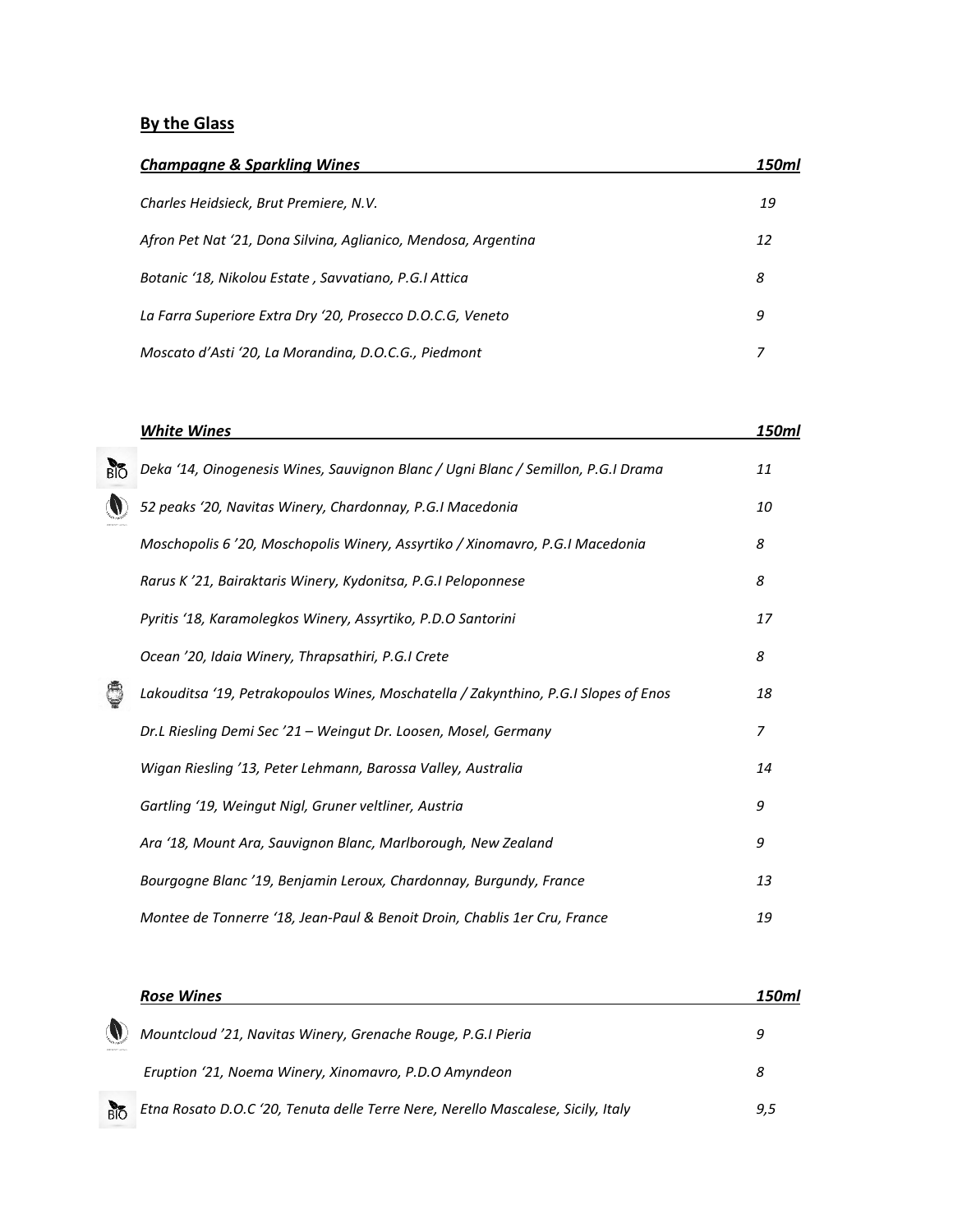| <b>Red Wines</b>                                                                                                                              | 150ml |
|-----------------------------------------------------------------------------------------------------------------------------------------------|-------|
| Moschopolis 18 '19, Moschopolis Wines, Mavrotragano / Syrah, P.G.I Thessaloniki                                                               | 10    |
| Courites Cava '13, Kamkoutis Vineyards, Cab Sav / Xinomavro / Merlot, P.G.I Velvendo                                                          | 12    |
| Grifos Liatiko '18, Silva Wines, Heraklion, P.G.I Crete                                                                                       | 13    |
| Château Coutet Saint Emilion Grand Cru '17, *Bordeaux Red Blend, Right Bank<br>Appellation Saint-Emilion Grand Cru Contrôlée                  | 14    |
| Bourgogne Passe-tout-grain 'Aux Poirelots' '18, Domaine Hubert Lignier, Gamay / Pinot Noir<br>Appelation Bourgogne Passe-tout-grain Contrôlée | 12    |
| Terre di San Leonardo '17, Tenuta di San Leonardo 'Vigneti delle Dolomiti I.G.T',<br>Trentino Alto-Adige, *Bordeaux Red Blend                 | 11    |
| Descendientes de J. Palacios Petalos '19, Mencia / Alicante Bousche, DO Bierzo, Spain                                                         | 12    |
|                                                                                                                                               |       |

| <b>Dessert Wines</b>                                                             | 60ml |
|----------------------------------------------------------------------------------|------|
| Sole Semillon '17, Ktima Biblia Chora, 500ml, P.G.I Paggaio                      | 11   |
| Vinsanto '11, Santo Wines, Assyrtiko / Aidani, P.D.O Santorini                   | 9    |
| La Terra Grand Cru, Savvoglou – Tsivolas Winery, P.D.O Muscat of Lemnos          | 12   |
| Sauternes '10, Domaine Rousset - Peyraguey, Sauvignon Blanc / Semillon, Bordeaux | 18   |
| Chateau Rieussec '08, Appelation Sauternes Contrôlée                             | 26   |
| Oremus – Tokaji Aszu 5 Puttonyos '14, Tokaj, Hungary                             | 24   |

| Sherry / Porto                               | 60ml |
|----------------------------------------------|------|
| Fino, Tio Peppe                              | 7    |
| Amontillado Los Acros, Lustau                | 7    |
| Oloroso Don Nuno, Lustau                     | 8    |
| Pedro Ximenez San Emilio, Lustau             | 9    |
| Fonseca Premium Reserve Bin No27 Port, Douro | 8    |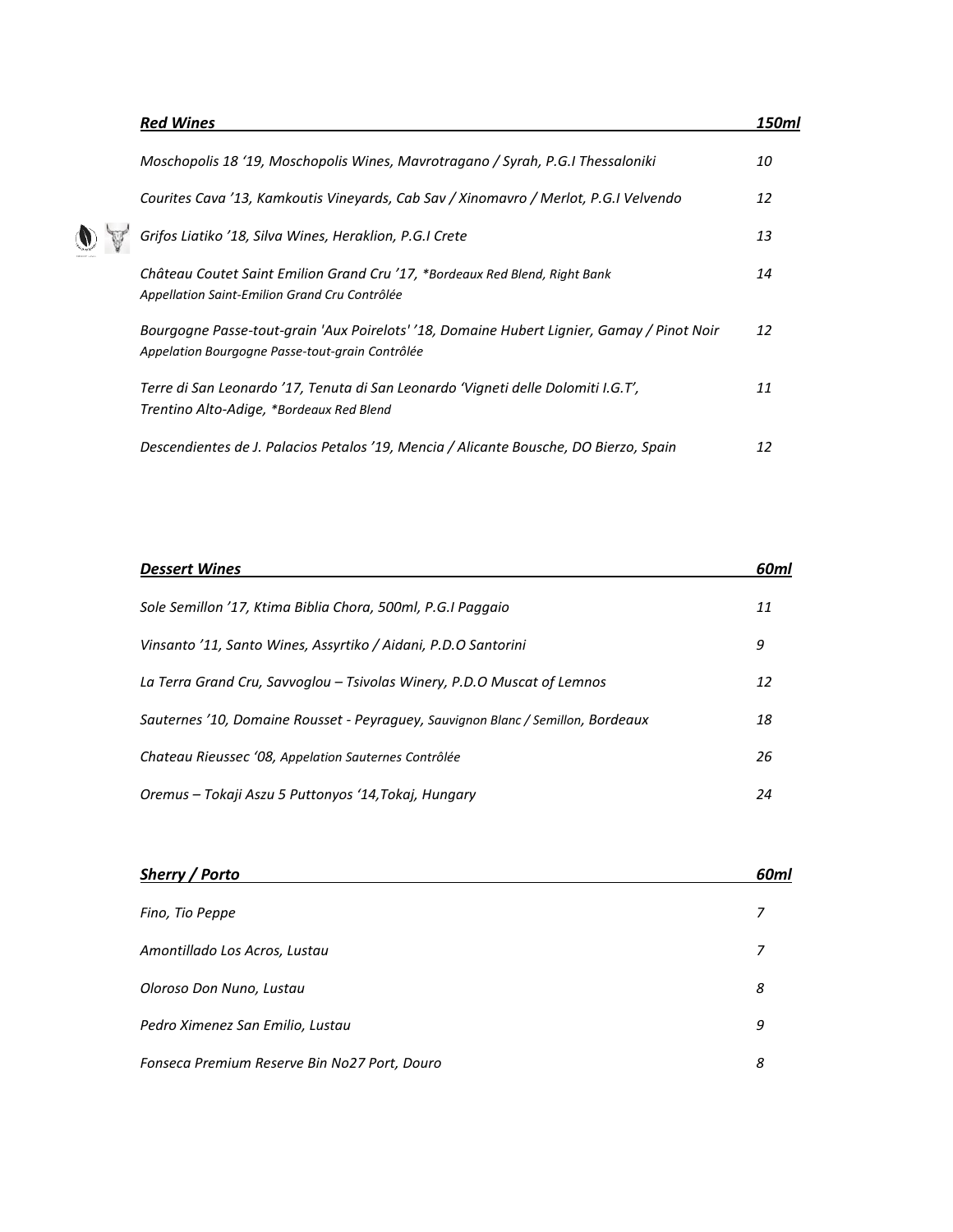## **CHAMPAGNE** PRICE

| Pierre Gimonnet & Fils - Brut Cuis 1er Cru 1,5lt    | 280 |
|-----------------------------------------------------|-----|
| Charles Heidsieck, Brut Premiere, N.V.              | 95  |
| Benoit Lahaye, Brut Nature Grand Cru, N.V.          | 120 |
| Egly Ouriet, Brut Grand Cru, N.V.                   | 165 |
| Taittinger, Comtes de Champagne Blanc de Blancs '11 | 360 |
| Deutz '16, Blanc de Blancs, Brut                    | 230 |
| Piper Heidsieck Rare, 2002, Brut                    | 390 |

## *ROSE CHAMPAGNE*

| Palmer & Co Rose Solera, NV, Brut                    | 120 |
|------------------------------------------------------|-----|
| Deutz Rose, NV, Brut                                 | 110 |
| Laurent Perrier Cuvee Rose, NV, Brut                 | 165 |
| Jacquesson Dizy-Terres Rouges Rose, 2011, Extra Brut | 280 |

### *SPARKLING*

## *WHITE*

| Botanic '18, Nikolou Estate, Savvatiano, P.G.I Attica                            | 34 |
|----------------------------------------------------------------------------------|----|
| La Farra Extra Dry '19, Prosecco Superiore D.O.C., Veneto                        | 35 |
| Moscato d'Asti '20, La Morandina, D.O.C.G., Piemonte                             | 35 |
| Cuvée Spéciale '19, Extra Brut, Domaine Karanika, P.D.O Amyndeon                 | 50 |
| Franciacorta Blanc de Blancs Millesimato Brut '15, Conti Ducco, D.O.C.G Lombardy | 75 |
| Leon Beyer, Crémant d'Alsace, Brut, Pinot Auxerrois / Pinot Blanc, Alsace        | 45 |

### *RΟSΕ*

*Amalia Brut Rose NV, Tselepos Wines, P.D.O Nemea 38*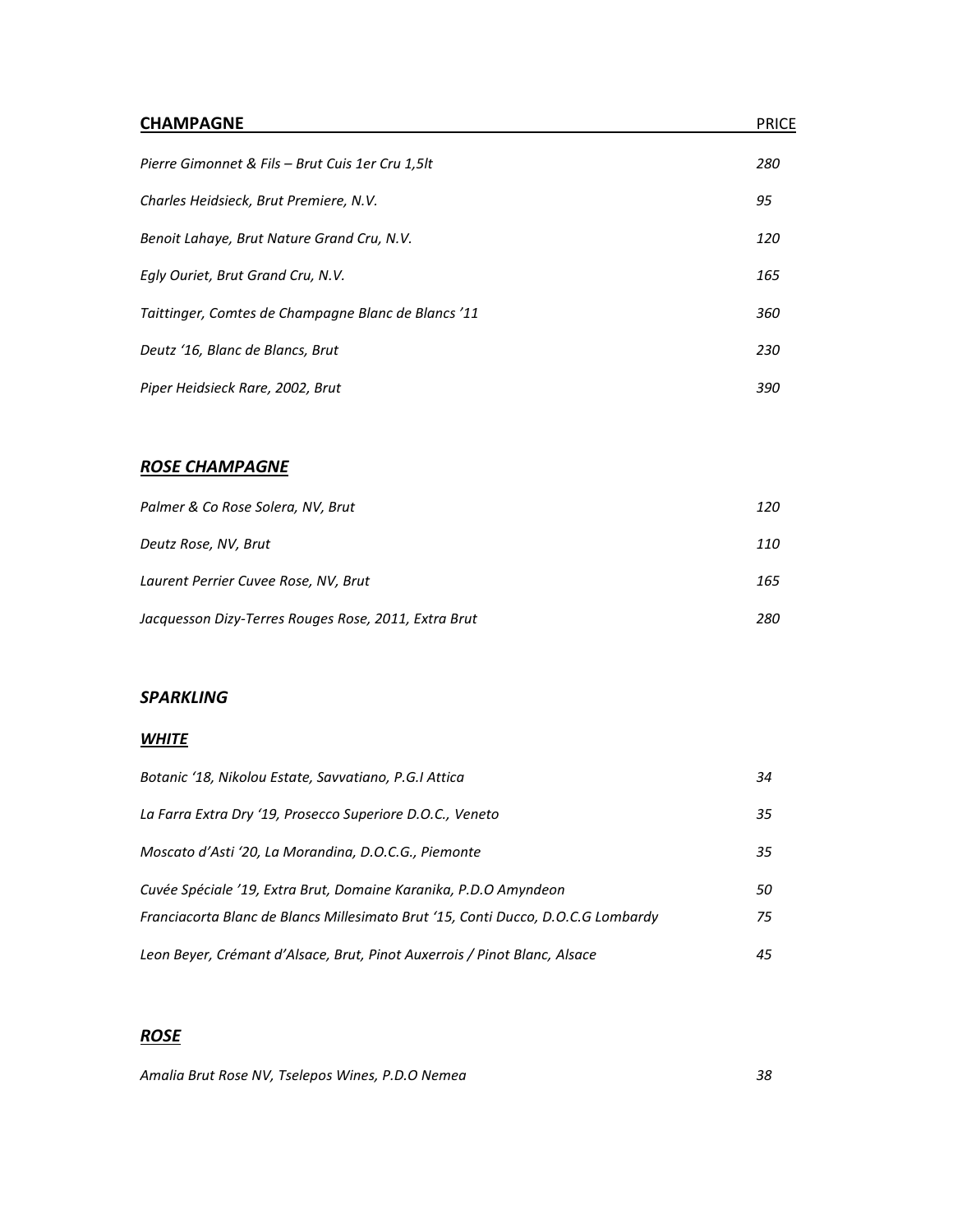## *White Domestic Wines*

## *Macedonia-Thrace*

| Deka '14, Oinogenesis Wines, Sauvignon Blanc / Ugni Blanc / Semillon, P.G.I Drama  | 50 |
|------------------------------------------------------------------------------------|----|
| 52 peaks '20, Navitas Winery, Chardonnay, P.G.I Macedonia                          | 50 |
| Moschopolis 6 '20, Moschopolis Wines, Assyrtiko / Xinomavro, P.G.I Macedonia       | 40 |
| Tear of the Pine '19, Kechris Winery, Assyrtiko – Retsina, Appelation by Tradition | 44 |
| Malagouzia '21, Kitrvs Winery, P.G.I Pieria                                        | 40 |
| Asprouda of Serres '19, Domaine Neratzi, P.G.I Serres                              | 72 |
| Ovilos '19, Biblia Chora, Assyrtiko / Semillon, P.G.I Paggaio                      | 70 |
| Viogner '21, Ktima Gerovasileiou, P.G.I Epanomi                                    | 58 |
| Droumo '20, Ktima Kir-Yianni, Sauvignon Blanc, P.G.I Florina                       | 62 |
| Perpetuus '17, Chateau Nico Lazaridi, Semillon, P.G.I Drama                        | 70 |

# *Thessaly – Peloponnese*

| $_{\rm BD}^{85}$ The King's Court of Fthia '19, Arlekinon Chora, Assyrtiko / Mpatiki, Farsala Larissa | 55 |
|-------------------------------------------------------------------------------------------------------|----|
| Blo Chardonnay 21', Katsaros Estate, P.G.I Krania                                                     | 50 |
| Kydonitsa '21, Ieropoulos Winery, P.G.I Peloponnese                                                   | 40 |
| Viogner eclectique spilitsa '20 – Domaine Skouras, P.G.I Argolida                                     | 80 |

# *Central Greece*

| Asyrtiko sur lies '19, Vryniotis Winery, P.G.I Evia              | 50. |
|------------------------------------------------------------------|-----|
| Savvatiano "Barrel" '19, Domaine Papagiannakos, P.G.I Markopoulo | 39. |
| Chardonnay '17, The Knack Project, Megara Attica                 | 58. |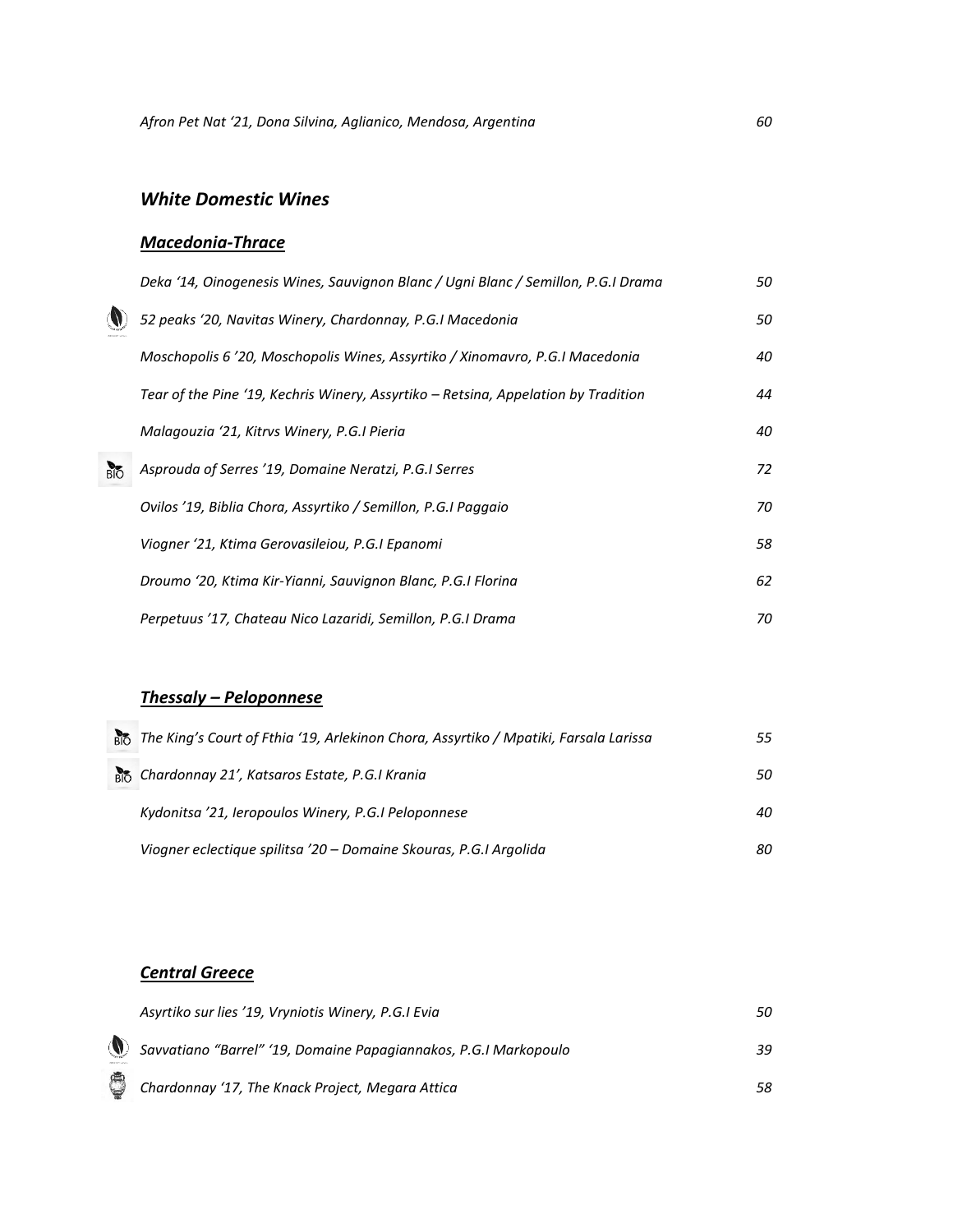## *Ionean Pelagos*

| C               | Lakouditsa '19, Petrakopoulos Wines, Moschatella / Zakynthino, P.G.I Slopes of Enos | 90  |
|-----------------|-------------------------------------------------------------------------------------|-----|
|                 | Note Robola Panochori '21, Sarris Winery, P.D.O Robola of Cephalonia                | 50. |
|                 | Motor Metagitnion BIO '19, Sclavos Wines, Goustolidi, P.G.I Slopes of Enos          | 70  |
| $B\overline{O}$ | Zakynthino Gold '20, Petrakopoulos Wines, Zakynthino, P.G.I Slopes of Enos          | 50  |

### *Crete*

|            | Enstikto White '18, Silva Daskalaki, Vidiano – Chardonnay, P.G.I Crete | 44  |
|------------|------------------------------------------------------------------------|-----|
|            | Ocean '20, Idaia Winery, Thrapsathiri, P.G.I Crete                     | 38  |
| <b>BIO</b> | Roussanne '20, Manousakis Winery, Vatolakos Chania                     | 65  |
|            | Odyssey 2012 – Domaine Economou, Thrapsathiri, P.G.I Crete             | 130 |
|            | Tachtas '21 – Douloufakis Winery, P.G.I Crete                          | 40  |
|            | Vilana Pirovolikes '19 - Lyrarakis Wines, P.G.I Crete                  | 56  |

## *Santorini*

| Santorini '20, Vassaltis Vineyards, P.D.O Santorini                      | 65  |
|--------------------------------------------------------------------------|-----|
| Cuvee Monsignori '18, Estate Argyros, P.D.O Santorini                    | 78  |
| Pure '18, Volcanic Slopes Vineyards, P.D.O Santorini                     | 94  |
| Louroi Platia '18, Artemis Karamolegkos Winey, P.D.O Santorini           | 135 |
| Nychteri '18, Canava Chrissou-Tselepos, P.D.O Santorini                  | 98  |
| Pyritis '18 – Artemis Karamolegkos Winery, P.D.O Santorini               | 84  |
| Gramina "Cuvee des Vignerons" '19 - Vassaltis Vineyards, P.D.O Santorini | 145 |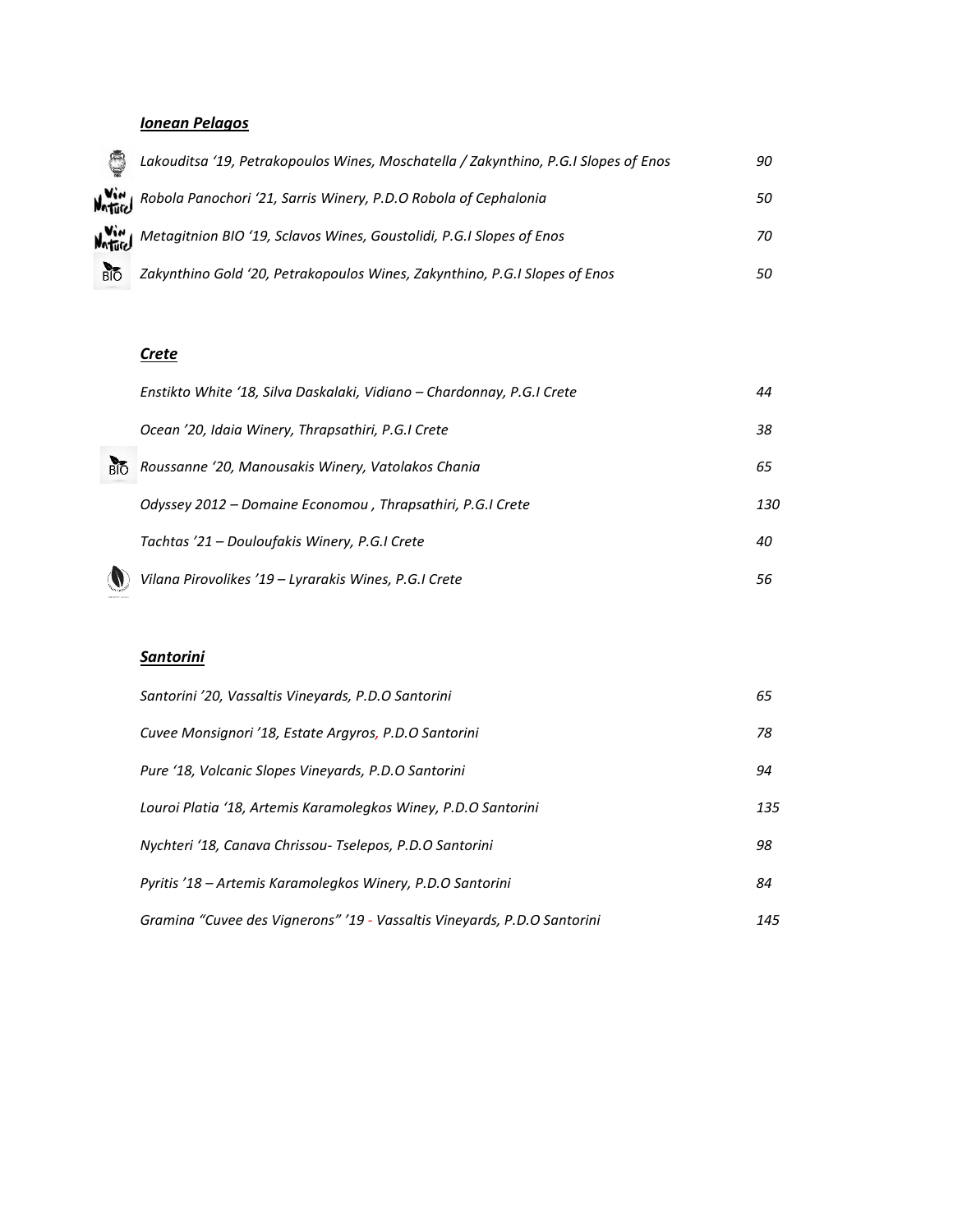## *White Wines France*

## *Alsace*

A

| Riesling Grand Cru Pfersiberg '18, Kuentz Bas<br>Appelation Alsace Grand Cru Contrôlée          | 70. |
|-------------------------------------------------------------------------------------------------|-----|
| Riesling Altenberg de Bergheim VV '16, Gustave Lorentz<br>Appelation Alsace Grand Cru Contrôlée | 125 |
| Gewurztraminer Reserve '20, Gustave Lorentz                                                     | 60  |
| Riesling Cuvée Frédéric Emile '13, F. E. Trimbach<br>Appelation Alsace Contrôlée                | 220 |

## *Burgundy*

| Chablis 1er Cru "Montmains" '18, Domaine Moreau-Naudet,<br>Appellation Chablis Premier Cru Contrôlée                | 90  |
|---------------------------------------------------------------------------------------------------------------------|-----|
| Chablis Grand Cru "Les Clos" '19, Domaine Christian Moreau<br>Appellation Chablis Grand Cru Contrôlée               | 180 |
| Chablis 1er Cru "Montee de Tonnerre" '18, Jean-Paul & Benoit Droin<br>Appellation Chablis Premier Cru Contrôlée     | 98  |
| Chablis Grand Cru "Vaudesir" '18, Domaine Raul Gautherin & Fils Chablis<br>Appellation Chablis Grand Cru Contrôlée  | 220 |
| Pouilly-Fuisse '15, Domaine Philippe Valette, Maconnais<br>Appellation Pouilly-Fuisse Contrôlée                     | 110 |
| Puligny Montrachet '17, Domaine Louis Jadot<br>Appellation Puliany-Montrachet Contrôlée                             | 176 |
| Mersault "Les Grandes Charrons" '18, Domaine Bouzereau Michel & Fils<br>Appellation Mersault Contrôlée              | 152 |
| Bourgogne Blanc '19, Domaine Benjamin Leroux<br>Appellation Bourgogne Contrôlée                                     | 70  |
| Chateau Fuisse – Pouilly Fuisse Téte de Cuvée '20, Vincent Marie Antoinette<br>Appellation Pouilly-Fuisse Contrôlée | 84  |
| Corton Charlemagne '17 - Domaine Louis Jadot<br>Appellation Corton-Charlemagne Grand Cru Contrôlée                  | 450 |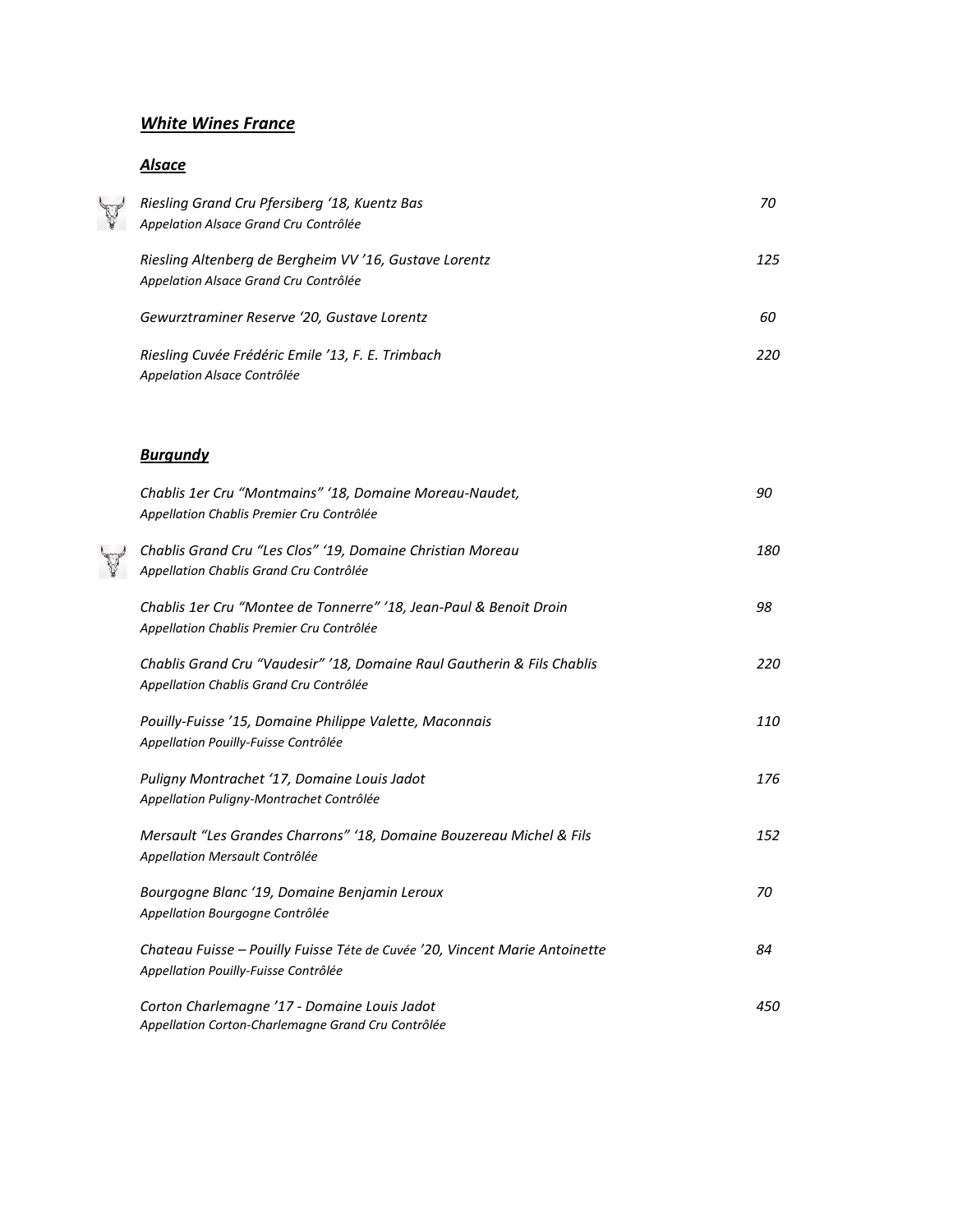## *Rhone*

| Herve Souhat '19, Domaine Romaneaux-Destezet, Viogner / Roussanne, IGP Ardeche                                          | 66  |
|-------------------------------------------------------------------------------------------------------------------------|-----|
| Condrieu La Galopine A.C '18, Delas Freres, Appellation Condrieu Contrôlée                                              | 115 |
| Les Granilites '18, M. Chapoutier, Marsanne, Appellation St Joseph Contrôlée                                            | 90  |
| Chateauneuf-du-Pape white '20, Le Vieux Donjon, Clairette / Roussanne,<br>Appellation Chateauneuf-du-Pape Contrôlée     | 145 |
| <b>Provence</b>                                                                                                         |     |
| Ikon Blanc '17, Chateau Hermitage Saint Martin, Rolle                                                                   | 58  |
| Loire                                                                                                                   |     |
| Montlouis les Choisilles '19, Francois Chidaine, Chenin Blanc, Montlouis,<br>Appellation Montlouis Sur Loire Contrôlée. | 110 |
| Clos de la Bergerie '19, Nicolas Joly, Chenin Blanc,<br>Appellation Savennières-Roche-aux-Moines Contrôlée.             | 140 |
| Vouvray AC '20, Domaine Champalou, Chenin Blanc, Appellation Vouvray Contrôlée                                          | 45  |
| Vouvray sec '16, Philippe Foreau Domaine du Clos Naudin, Chenin Blanc<br>Appellation Vouvray Contrôlée                  | 80  |
| Pouilly-Fumé '20, Pascal Jolivet, Sauvignon Blanc, Appellation Pouilly-fume Contrôlée                                   | 60  |
| Sancerre AC Sauletas blanc '16, Domaine Sebastien Riffault, Sauvignon Blanc<br>Appellation Sancerre Contrôlée           | 66  |
| Sancerre blanc Les Baronnes '19, Henri Bourgeois, Sauvignon Blanc, Appellation Sancerre Contrôlée                       | 73  |

## *White wines Germany*

| Dr.L Riesling Off Dry '21 - Weingut Dr. Loosen, Mosel                         | 35 |
|-------------------------------------------------------------------------------|----|
| Forster Pechstein Riesling Dry Library Release '15, Weingut Villa Wolf, Pfalz | 63 |
| Riesling Urziger Wurzgarten Grosses Gewächs '19, Weingut Dr. Loosen, Mosel    | 86 |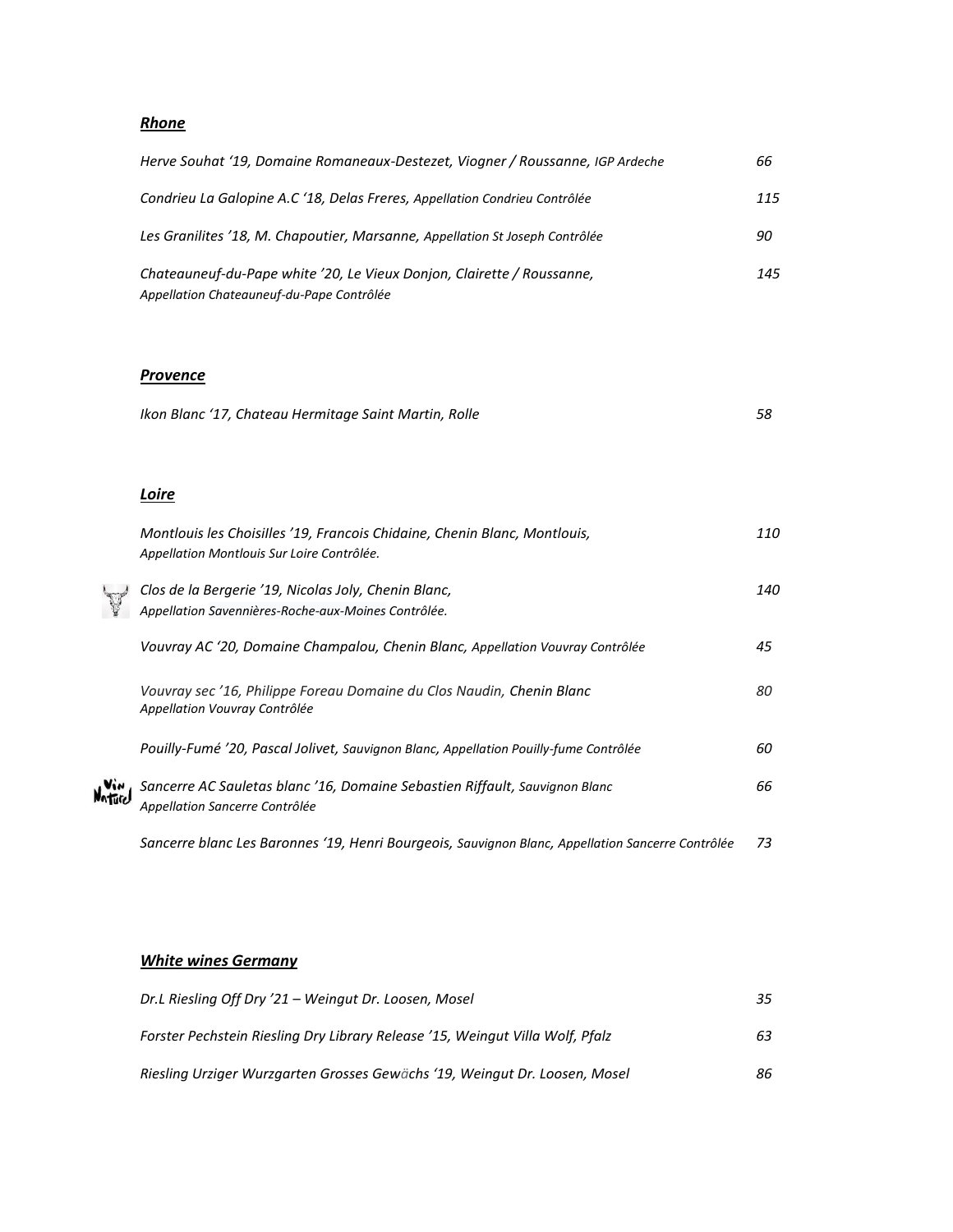| Riesling Kabinett '20, Robert Weil, Rheingau                    | 68 |
|-----------------------------------------------------------------|----|
| Riesling Oberhauser Brucke Spatlese '19, Weingut Donnhoff, Nahe | 94 |

## *White wines Italy*

| "Winkl" '20, Cantina Terlano - Kellerei, Sauvignon Blanc, Alto Adige D.O.C                             | 66 |
|--------------------------------------------------------------------------------------------------------|----|
| Frascati Superiore '20, Castel de Paolis, D.O.C.G Frascati Superiore<br>Malvasia del Lazio / Trebbiano | 52 |
| Fontanasalta '21, Foradori, Vignetti delle Dolomiti I.G.T, Trentino-Alto Adige<br>Manzoni Bianco       | 70 |
| Gewurztraminer "Concerto Grosso" '21, Elena Walch, D.O.C Alto Adige                                    | 68 |
| Foscarino Soave Classico '18, Inama "Vigneti di Foscarino", Soave Classico D.O.C<br>Garganega          | 63 |
| Campagnis Vieris Chardonnay '17, Vie di Romans, Friuli-Isonzo D.O.C                                    | 76 |

#### *White wines Spain*

| Marko Gure Arbasoak '20, Oxer Bastegieta, D.O Bizkaiko Txakolina, Pais Vasco | 74 |
|------------------------------------------------------------------------------|----|
| Petit Courbu / Gros Courbu / Petit Manseng                                   |    |
|                                                                              |    |
| Marques de Tomares Blanco '17, Viura, Rioja DOCa                             | 46 |

# *White wines Europe*

| Weingut Brundlmayer Ried Heiligenstein '14, Riesling Erste Lage, Kamptal DAC, Austria    | 86  |
|------------------------------------------------------------------------------------------|-----|
| Promara '20 – Vouni Panayia Winery, Cyprus                                               | 57. |
| Umami '18 - Milan Nestarec, Riesling / Traminer / Gewurztraminer, Morava, Czech Republic | 68  |
| Gartling '19, Weingut Nigl, Gruner veltliner, Niederosterreich, Austria                  | 45  |
| Mandolas '19, Oremus - Tokaji, Furmint, Tokaji, Hungary                                  | 60  |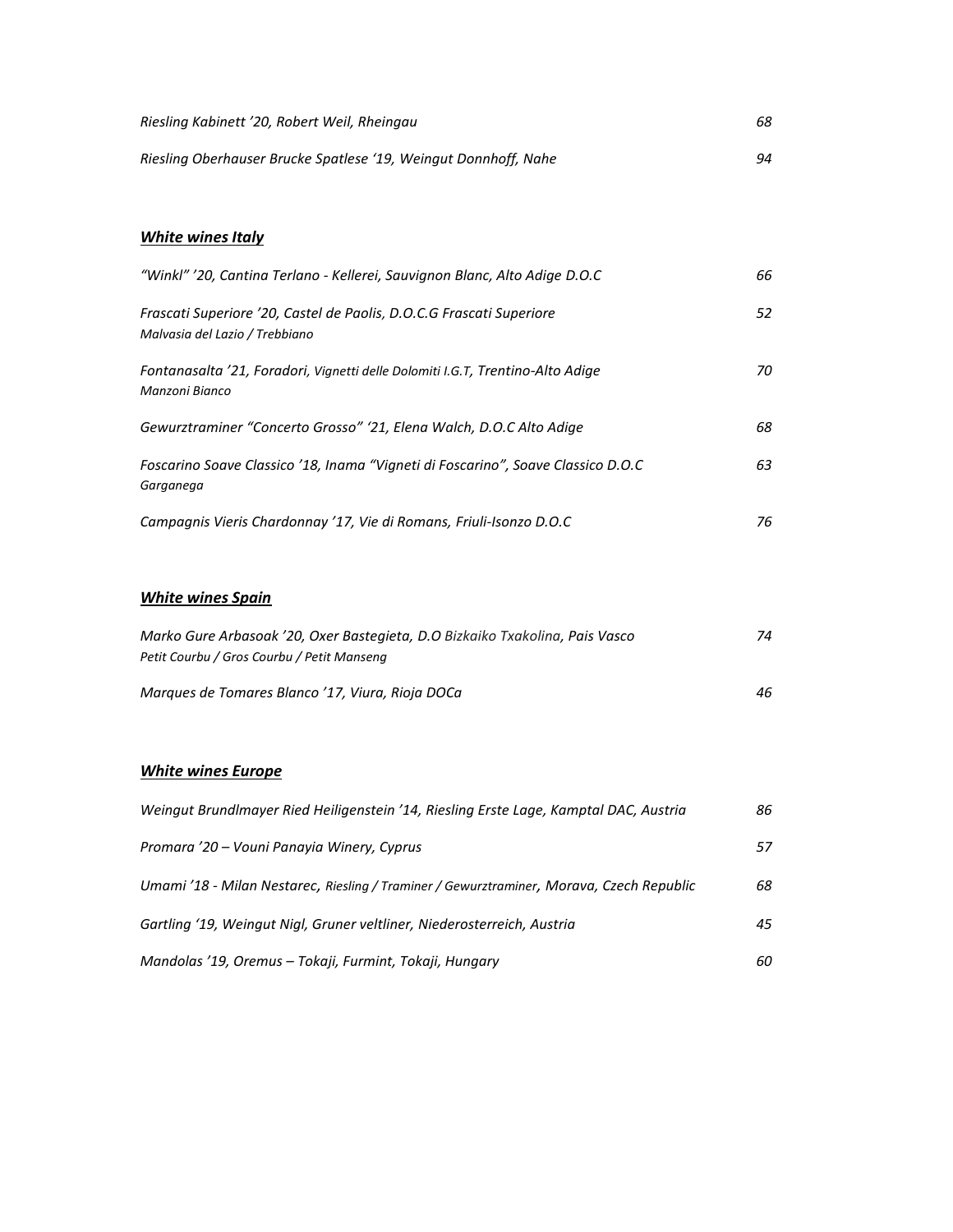## *White Wines New World*

| Forge Cellars Riesling '19, Seneca Lake, NY                                       | 70  |
|-----------------------------------------------------------------------------------|-----|
| The Paring Sauvignon Blanc '16, Santa Barbara County, California                  | 85  |
| Russian River valley '17, Kistler Vineyard Vine Hill, Sonoma AVA                  | 380 |
| Duckhorn Chardonnay '19, Napa County                                              | 90  |
| Wigan Riesling '13, Peter Lehmann, Barossa Valley, Australia                      | 68  |
| Te mata '18, Estate Vineyards, Sauvignon Blanc, Hawke's Bay, New Zealand          | 85  |
| Ara '18, Mount Ara, Sauvignon Blanc, Marlborough, New Zealand                     | 45  |
| Cuvee Alexandre '18, Domaine Bournet-Lapostole, Chardonnay, Central Valley, Chile | 65  |
| El Enemigo '19, Bodega Aleanna, Chardonnay, Mendoza, Argentina                    | 60  |

### *Rose Wines Greece*

|                 | Roz '21, Petrakopoulos Wines, Mavrodaphne, P.G.I Slopes of Enos    | 44 |
|-----------------|--------------------------------------------------------------------|----|
| $B\overline{O}$ | Mountcloud '21, Navitas Winery, Grenache Rouge, P.G.I Pieria       | 45 |
|                 | Eruption '21, Noema Winery, Xinomavro, P.D.O Amyndeon              | 38 |
|                 | A-muse '21, Mouses Estate, Sauvignon Blanc / Mouhtaro, P.G.I Thiva | 40 |
|                 | Rabbit & Turtle '20 Rose Nature, Markogianni Winery, P.G.I Ilia    | 40 |
|                 | Roditis / Refosco / Mavroudi / Asprouda                            |    |

### *Rose Wines France*

| Petale De Rose '19, Château la Tour de l'Évêque, Provence   | 50 |
|-------------------------------------------------------------|----|
| Ikon Rose '18, Château Saint Martin, Provence               | 60 |
| Lion & Dragon '19, Château Roubine, Provence AOC Cru Classé | 76 |
| Sancerre Rose AC '20, Pascal Jolivet, Pinot Noir, Loire     | 60 |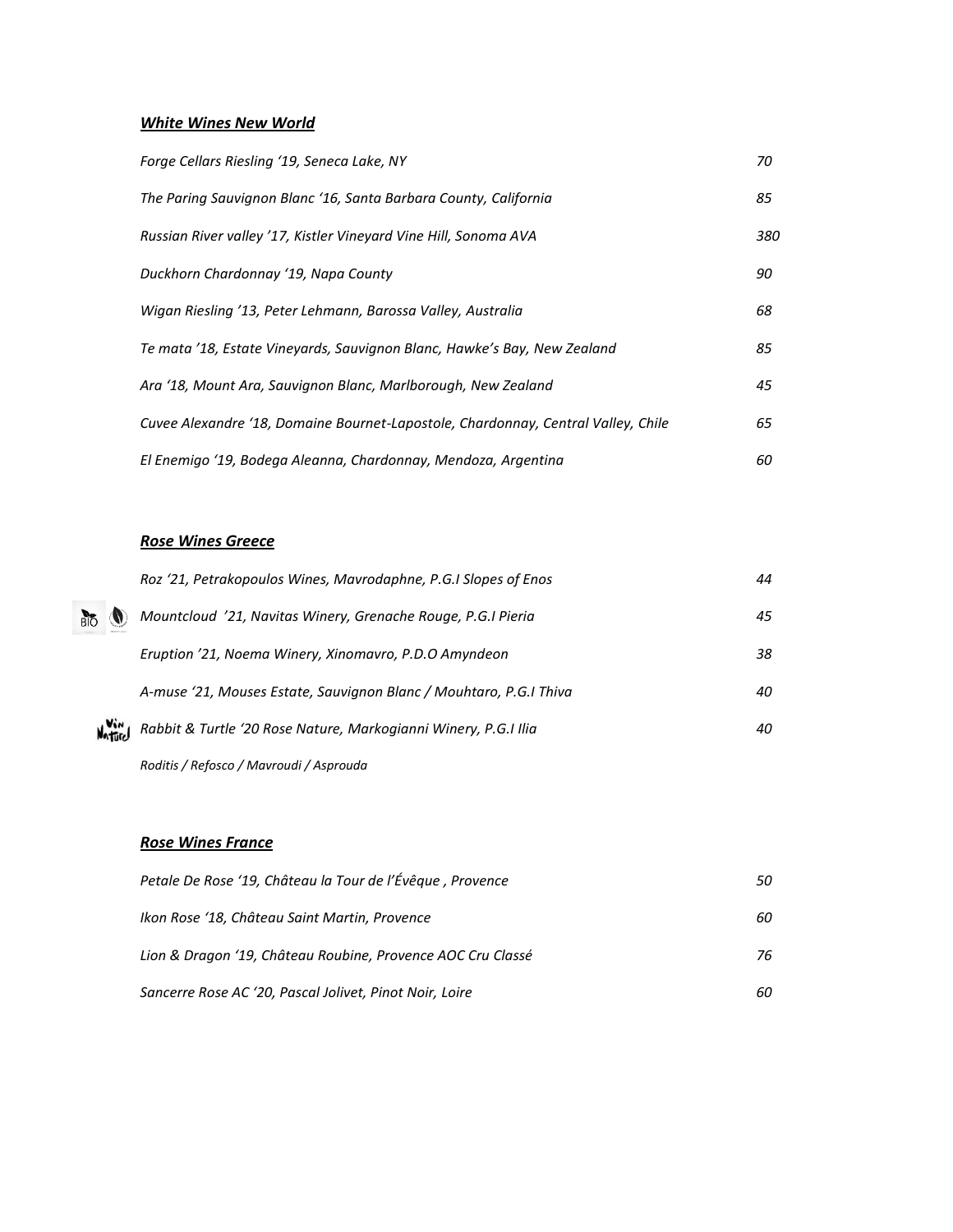## *Rose Wines Italy*

*Etna Rosato D.O.C '21, Tenuta delle Terre Nere, Nerello Mascalese, Sicily, Italy 54*

#### *Red Wines Domestic*

#### *Macedonia - Thrace*

| Courites Cava '13, Kamkoutis Vineyards, Cab Sav / Xinomavro / Merlot, P.G.I Velvendo | 50  |
|--------------------------------------------------------------------------------------|-----|
| Moschopolis 18, Moschopolis Winery, Mavrotragano / Syrah, P.G.I Thessaloniki         | 48  |
| Naousa '17, Kelesidi Winery, Xinomavro, P.D.O Naousa                                 | 58  |
| Earth & Sky '19, Thymiopoulos Vineyards, Xinomavro, P.D.O Naousa                     | 50  |
| Aftorizo '18, Thymiopoulos Vineyards, Xinomavro, P.D.O Naousa                        | 170 |
| Goumenissa '15, Domaine Tatsis, Xinomavro / Negkoska, P.D.O Goumenissa               | 42  |
| Diaporos '16, Kyr Yianni Estate, Xinomavro / Syrah, P.G.I Imathia                    | 88  |
| Syrah '13, Domaine Nerantzi, P.G.I Serres                                            | 80  |
| Fine Mavroudi '19, Anatolikos Vineyards, Mavroudi, P.G.I Xanthi                      | 70  |
| Limniona '18, Domaine Karanika, P.G.I Florina                                        | 62  |
| Emphasis Agiorgitiko '18 – Pavlidis Estate, P.G.I Drama                              | 55  |

## *Thessaly*

| Archegonos Grand Cuvee '18, Arlekinon Chora Winery, Limniona, Farsala Larissa | 86 |
|-------------------------------------------------------------------------------|----|
| Rapsani Old Vines '18, Dougos Winery, P.D.O Rapsani                           | 48 |

## *Central Greece*

| Vradyano – Merlot '17, Gkikas Winery, Attica                   | 62  |
|----------------------------------------------------------------|-----|
| Cyrus One '19, La Tour Melas, Achinos Fthiotidas               | 58. |
| Agios Chronos '16, Avantis Estate, Syrah / Viogner, P.G.I Evia | 65  |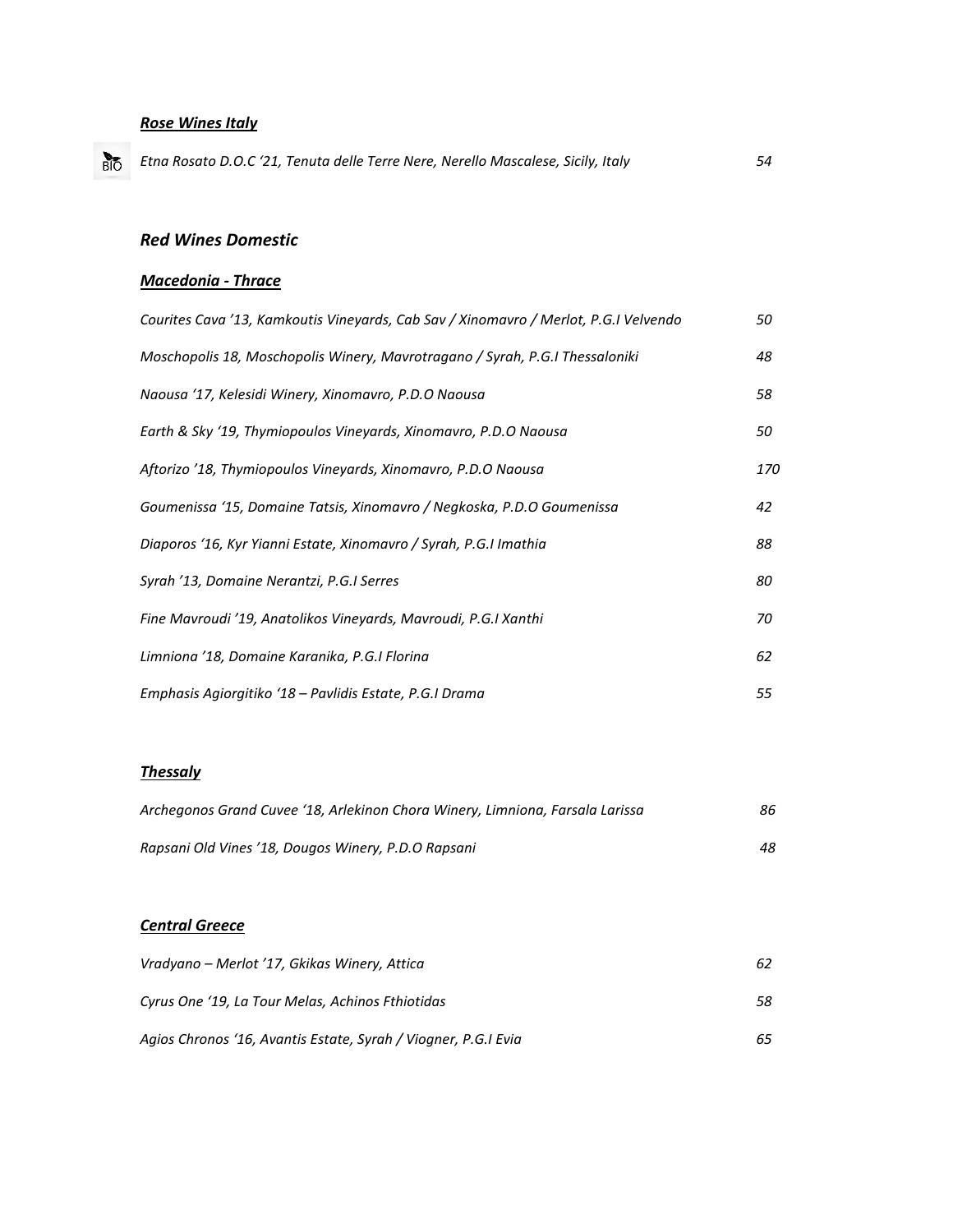## *Peloponnese*

|            | Juliet & Romeo '19, Pinot Noir, Mantinea                                  | 80 |
|------------|---------------------------------------------------------------------------|----|
|            | Deamon '16, Ieropoulos Winery, Agiorgitiko, P.D.O Nemea                   | 72 |
| <b>BIO</b> | Cabernet Sauvignon BIO '10, Panagiotopoulos Wines, P.G.I Messinia         | 44 |
|            | Lacules Syrah '17, Lacules Estate, Messinia                               | 98 |
|            | Le Sang De la Pierre '18, Aivalis Winery, Agiorgitiko, P.D.O Nemea        | 68 |
|            | "Roes" Carignan '18, Oinotropai Estate, P.G.I Messinia                    | 40 |
|            | Le Rois de Montagnes Cuvee '18, Papargyriou Estate, P.G.I Corinthia       | 63 |
|            | Kokkinomilos '17, Tselepos Wines, Merlot, P.G.I Tegea                     | 60 |
|            | Spondee '17, Semeli Wines, Cabernet Sauvignon / Merlot / Syrah, Corinthia | 50 |
|            | Driopi Reserve Nemea '17 – Estate Tselepos, Agiorgitiko, P.D.O Nemea      | 52 |
|            | Mavro Kalavrytino "Natur" '19, Tetramythos Wines, P.G.I Achaia            | 40 |

## *Ionian Pelagos*

| <b>BIO</b> | Synodos '19, Sclavos Wines, Vostilidi / Mavrodaphne, P.G.I Slopes of Enos      | 62 |
|------------|--------------------------------------------------------------------------------|----|
|            | At the root of the mountain '19, Grampsas Wines, Avgoustiatis, P.G.I Zakynthos | 50 |
|            | Mayro '19, Petrakopoulos Wines, Mayrodaphne, P.G.I Slopes of Enos              | 64 |

## *Crete*

Ô

| Nostos Grenache '16, Manousakis Winery, Grenache Rouge, P.G.I Chania       | 56. |
|----------------------------------------------------------------------------|-----|
| Diamantopetra Red '17, Diamantakis Winery, Syrah / Mandilaria, P.G.I Crete | 40  |
| $\mathsf{M}_{\mathsf{diff}}$ Grifos Liatiko '18 – Silva Wines, P.G.I Crete | 65  |

## *Cyclades*

*Clos Stegasta '18, T-Oinos, Mavrotragano, P.G.I Cyclades 175*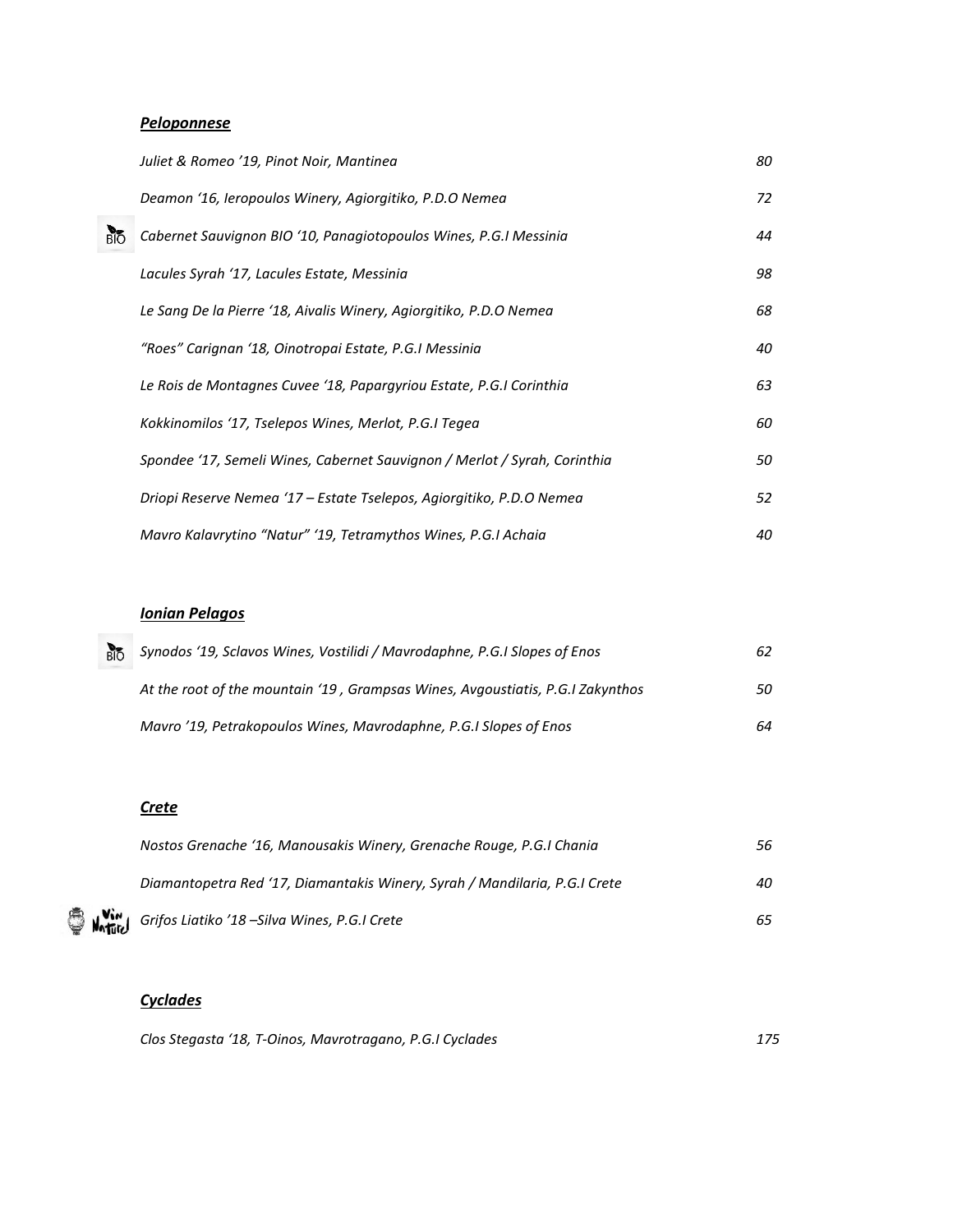#### *Lesvos*

| Methymnaeos Red '19, Methymnaeos Winery, Chidiriotiko, P.G.I Lesvos                                                                           | 40 |
|-----------------------------------------------------------------------------------------------------------------------------------------------|----|
| <b>Red Wines France</b>                                                                                                                       |    |
| <b>Burgundy</b>                                                                                                                               |    |
| Bourgogne Passe-tout-grain 'Aux Poirelots' '18, Domaine Hubert Lignier, Gamay / Pinot Noir<br>Appelation Bourgogne Passe-tout-grain Contrôlée | 56 |

| Chambolle-Musigny "Cuvée des Cigales" '13 - Domaine Laurent Ponsot<br>Appelation Chambolle-Musigny Contrôlée                  | 194 |
|-------------------------------------------------------------------------------------------------------------------------------|-----|
| Bourgogne "Les Grands Chaillots" '14, Domaine Thibault Liger - Belair                                                         | 120 |
| Pommard 1er Cru "Clos de Ursulines" Monopole '17, Maison Albert Bichot<br>"Domaine du Pavillon", Appelation Pommard Contrôlée | 165 |
| Gevrey Chambertin "Les Evocelles" '18, Domaine De la Voulageraie<br>Appelation Gevrey Chambertin Contrôlée                    | 140 |
| Vosne Romanée A.C. '17, Joseph Drouhin<br>Appelation Vosne-Romanée Contrôlée                                                  | 190 |
| Nuits-Saint-Georges 1er Cru "Cuvee Mont des Oiseaux" '18, Domaine de l'Arlot<br>Appelation Nuits-Saint-Georges Contrôlée      | 180 |
| Morgon Voute Saint Vincent '18, Domaine Louis-Claude Desvignes, Beaujolais<br>Appelation Morgon Contrôlée                     | 60  |
|                                                                                                                               |     |

# *Languedoc – Roussillon*

| Muntada '16, Domaine Gauby, IGP Cotes Catalanes | 215 |
|-------------------------------------------------|-----|
| Grenache / Syrah / Mourvèdre                    |     |

## *Rhone*

 $rac{1}{\sqrt{2}}$ 

| Cote Rotie "Mon Village" '18, Domaine Stephane Ogier, Syrah, Appellation Côte Rotie Contrôlée | 135 |
|-----------------------------------------------------------------------------------------------|-----|
| Monier de la Sizeranne '15, M. Chapoutier, Syrah, Appelation Hermitage Contrôlée              | 215 |
| Cornas Granit 30 '16, Domaine Vincent Paris, Syrah, Appellation Cornas Contrôlée              | 78  |
| Châteauneuf-du-Pape '18, Le Vieux Donjon, Appellation Chateauneuf-du-Pape Contrôlée           | 110 |
| Grenache - Mourvèdre - Syrah - Cinsault                                                       |     |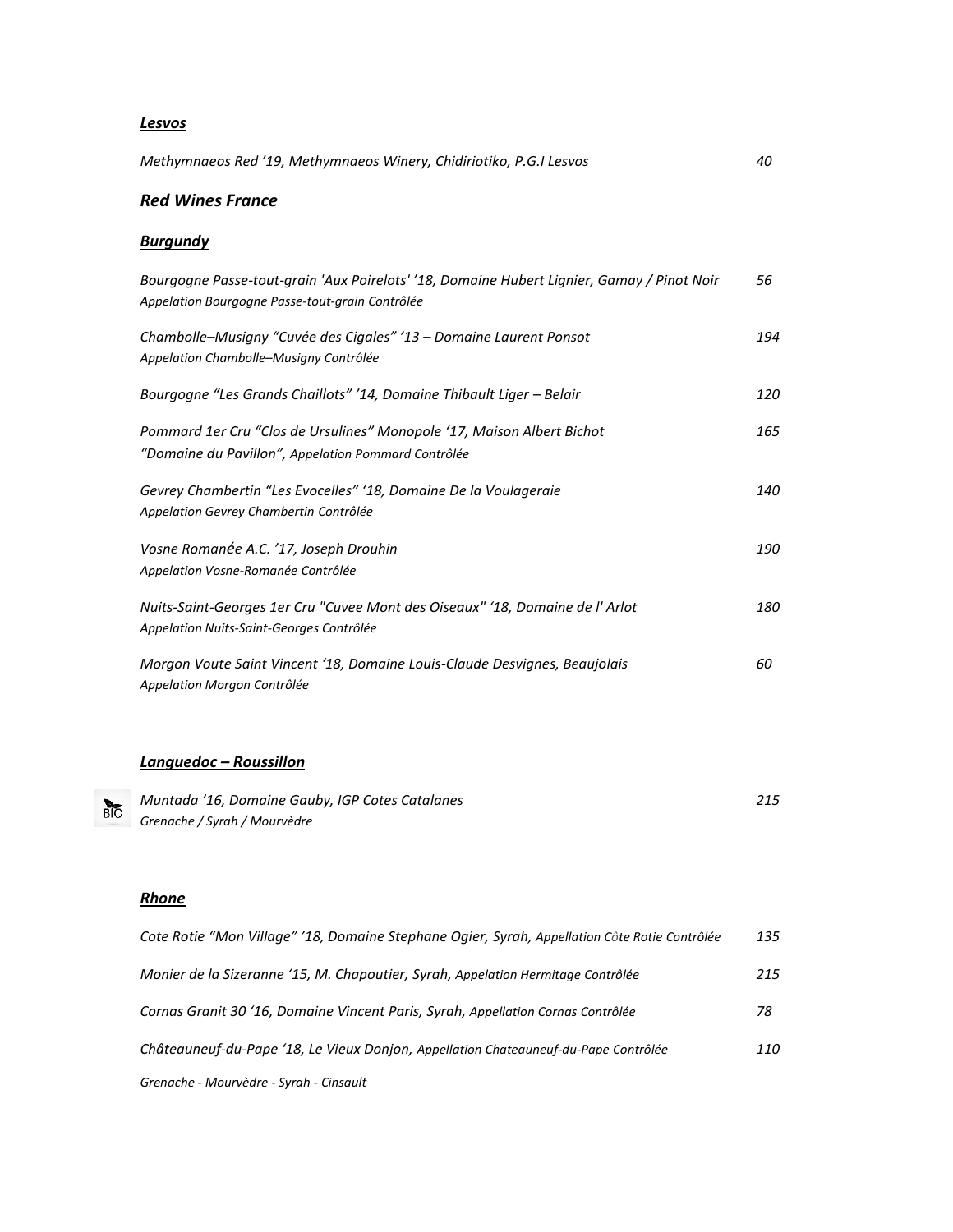#### *Loire*

| Chinon Huisseries '11, Domaine Philippe Alliet, Cabernet franc, Appellation Chinon Contrôlée | 70 |
|----------------------------------------------------------------------------------------------|----|
| Les Grezaux '18, Bernard Baudry, Cabernet Franc, Appellation Chinon Contrôlée                | 52 |

#### *Bordeaux*

| Château Coutet Saint Emilion Grand Cru '17, *Bordeaux Red Blend, Right Bank<br>Appellation Saint-Emilion Grand Cru Contrôlée    | 70  |
|---------------------------------------------------------------------------------------------------------------------------------|-----|
| Château Belles Graves Lalande de Pomerol AC '17, Bordeaux Red Blend, Right Bank<br>Appellation Lalande-de-Pomerol Contrôlée     | 75  |
| Château Giscours 3eme Grand Cru classé '14, Margaux, Bordeaux Red Blend, Left Bank<br>Appellation Margaux Contrôlée             | 180 |
| Château Montrose 2eme Grand Cru classé '11, St Estephe, Bordeaux Red Blend, Left Bank<br>Appellation Saint-Estephe Contrôlée    | 340 |
| Margaux du Chateau Margaux '14, Bordeaux Red Blend, Left Bank<br>Appellation Margaux Contrôlée                                  | 164 |
| Château Talbot 4eme Grand cru classé '16, St Julien, Bordeaux Red Blend, Left Bank<br>Appellation Saint-Julien Contrôlée        | 235 |
| Château Smith-Haut-Lafitte rouge '14, Grand cru classé de Graves, Bordeaux Red Blend, Left Bank<br>Appellation Graves Contrôlée | 280 |

#### *\*Bordeaux Red Blend*

*A red Bordeaux blend is primarily composed of Cabernet Sauvignon, Merlot and Cabernet Franc, with smaller portions of Malbec and Petit Verdot (and very occasionally, Carmenere).*

### *Red wines Italy*

| Terre di San Leonardo '17, Tenuta di San Leonardo 'Vigneti delle Dolomiti I.G.T', | 55 |
|-----------------------------------------------------------------------------------|----|
| Trentino Alto-Adige, Bordeaux Blend Red                                           |    |
| Chianti Classico D.O.C.G '18, Isole e Olena, Sangiovese, Tuscany                  | 60 |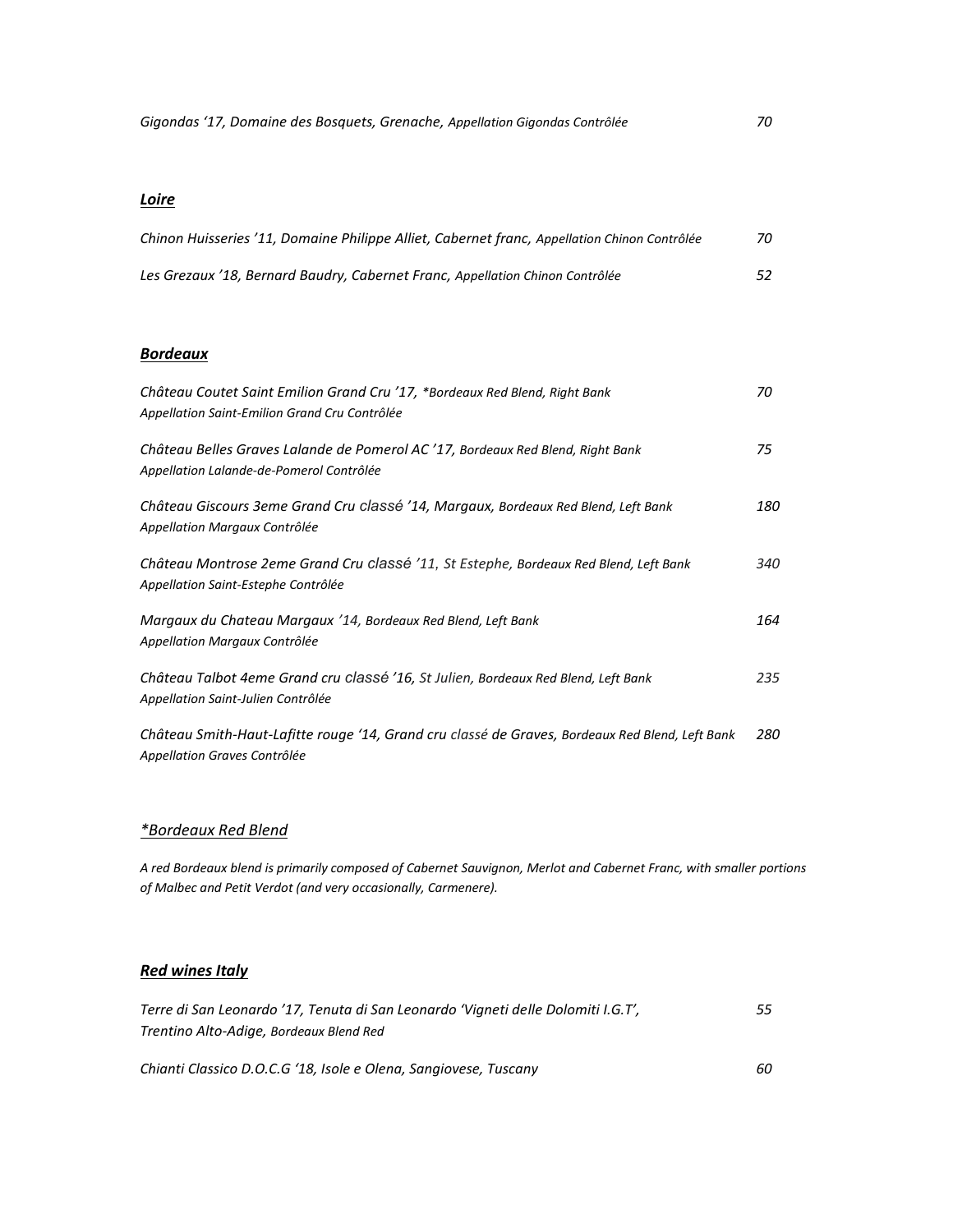| Brunello di Montalcino D.O.C.G'15, Tenuta Il Poggione, Tuscany<br>Sangiovese                                        | 115 |
|---------------------------------------------------------------------------------------------------------------------|-----|
| Barolo Serralunga d'Alba D.O.C.G '16, Nebbiolo, Luigi Baudana, Piedmont                                             | 85  |
| Amarone della Valpolicella D.O.C.G'17, Castel Mare, Veneto<br>Corvina / Corvinone / Rondinella                      | 70  |
| Gattinara Vigna Molsino '16, Nervi - Conterno Giacomo, Gattinara D.O.C.G, Piedmont<br>Nebbiolo                      | 230 |
| Valpolicella Classico Superiore Ripasso D.O.C'17, Giuseppe Campagnola, Veneto<br>Corvina / Corvinone / Rondinella   | 44  |
| Le Serre Nuove '18, Tenuta Dell' Ornellaia, Bolgheri, Tuscany<br><b>Bordeaux Blend Red</b>                          | 123 |
| Cepparello '16 - Isole e Olena, Sangiovese, Toscana I.G.T                                                           | 180 |
| Sassicaia '18 - Tenuta San Guido, Bolgheri D.O.C, Tuscany<br>Cabernet Franc / Cabernet Sauvignon                    | 770 |
| Kermesse '18, Elena Walch, Alto Adige D.O.C<br>Syrah / Petit Verdot / Lagrein / Cabernet Sauvignon                  | 170 |
| Barolo Cannubi '15, Elio Altare, Nebbiolo, Barolo D.O.C.G                                                           | 440 |
| <b>Red wines Spain</b>                                                                                              |     |
| Gran Reserva '05, Finca Nueva, Tempranillo, Rioja DOCa                                                              | 73  |
| Vina Tondonia Rioja Cubilo Crianza '13, Lopez de Heredia, Rioja Alta<br>Tempranillo / Garnacha / Mazuelo / Graciano | 55  |
| Com tu '18, Clos Mogador, Garnacha, Catalonia, DO Montsant                                                          | 160 |
| Descendientes de J. Palacios Petalos '19, Mencia / Alicante Bousche, DO Bierzo                                      | 60  |
| Bodegas Aalto '18, Tempranillo, Ribera Del Duero                                                                    | 150 |
| Vinedos del Contino "Contino" Reserva '18, CVNE, Rioja red blend*, Rioja DOCa                                       | 85  |

*\*Rioja Red Blend: Tempranillo forms the base of the blend for most of the wines with Garnacha, Mazuelo and Graciano making up the balance.*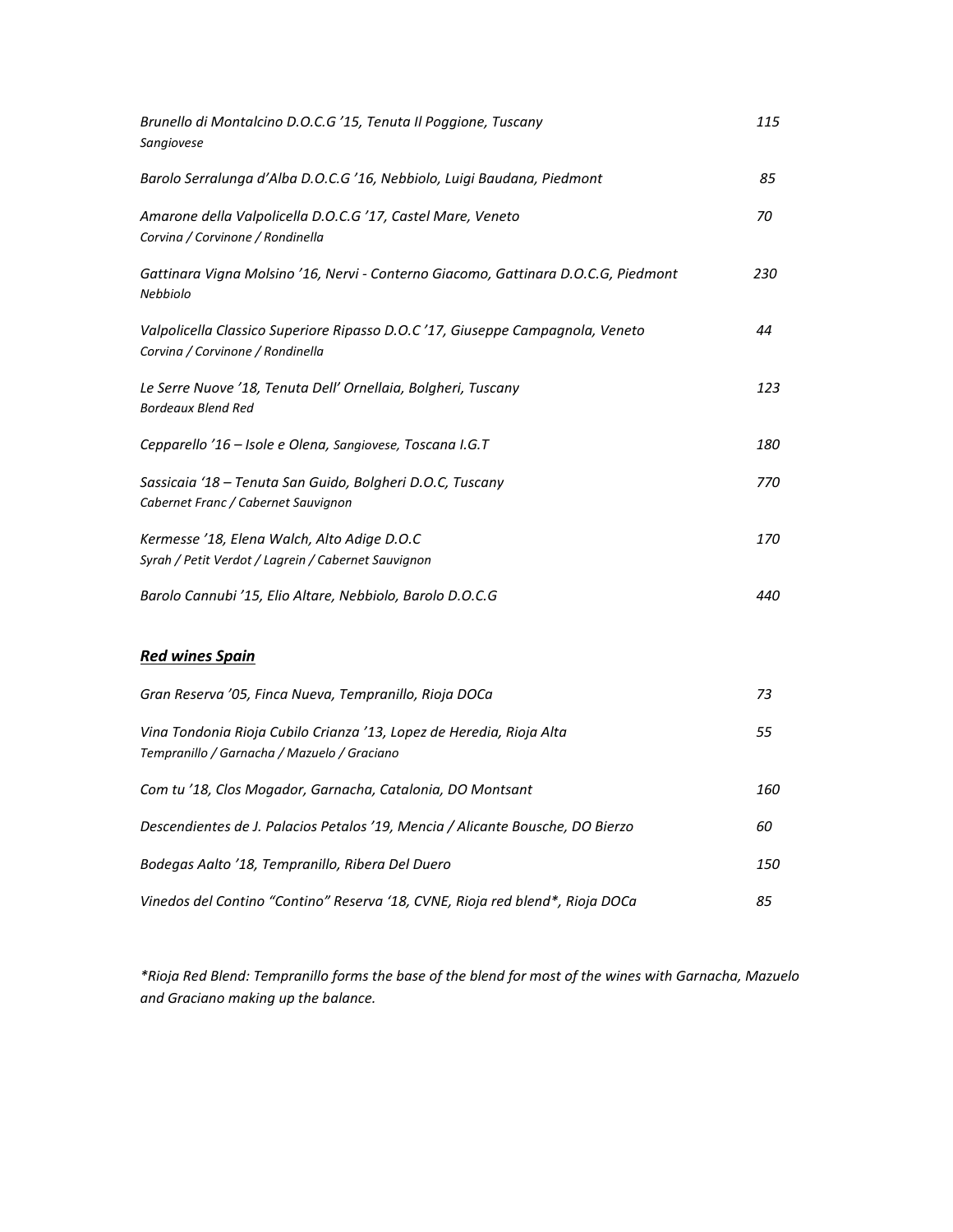## *Red wine USA*

| Resonance '16, Resonance Vineyards by Louis Jadot, Pinot Noir, Willamette Valley AVA, Oregon | 96         |
|----------------------------------------------------------------------------------------------|------------|
| Paraduxx Winery Red '14, Cabernet / Merlot / Zinfandel, Napa County AVA, Napa                | 130        |
| Lapis Luna Zinfandel '19 – Mendocino AVA, North Coast                                        | 55         |
| One Point five '17, Shafer Vineyards, Cabernet Sauvianon, Napa Valley, Stags Leap District   | 320        |
| Allomi '19, The Hess Collection, Cabernet Sauvignon, Napa County AVA, Napa                   | 80         |
| Russian River '19 - Kosta Browne, Pinot Noir, Russian River Valley AVA                       | 220        |
| Duckhorn Merlot '18, Duckhorn Vineyards, St. Helena AVA, California                          | 145        |
| Meiomi '19, Pinot Noir, Monterey County AVA, California                                      | <i>100</i> |

#### *Red wine Chile*

| Gran Selection Carmenere '13, Casa Lapostole, Rapel Valley                 | 55  |
|----------------------------------------------------------------------------|-----|
| Coyam '18 – Emiliana S.A, Colchagua Valley                                 | 78  |
| Syrah / Cabernet Sauvignon / Carmenere / Petit Verdot / Malbec / Mourvèdre |     |
| Montes Folly Syrah '17, Apalta / Colchagua valley                          | 260 |

## *Red wine Argentina*

| $\bullet$ of $\nabla$ | Dona Silvina Family Collection '19, Bodega Krontiras, Malbec, Mendoza | 60 |
|-----------------------|-----------------------------------------------------------------------|----|
|                       | Colome Autentico Malbec '17, Bodega Colome, Calchaqui Valley          | 75 |
| BIO                   | Dona Silvina Petit Verdot '15, Bodega Krontiras, Mendoza              | 63 |

### *Red wine Australia*

| Angel's Share '18, Two Hands Wines, Shiraz, McLaren Vale                  | 82 |
|---------------------------------------------------------------------------|----|
| Cover Drive '16, Jim Barry, cabernet sauvignon, Coonawarra / Clare Valley | 63 |

### *Red wine South Africa*

*Chocolate Block '18, Boekenhoutskloof, Paarl 78*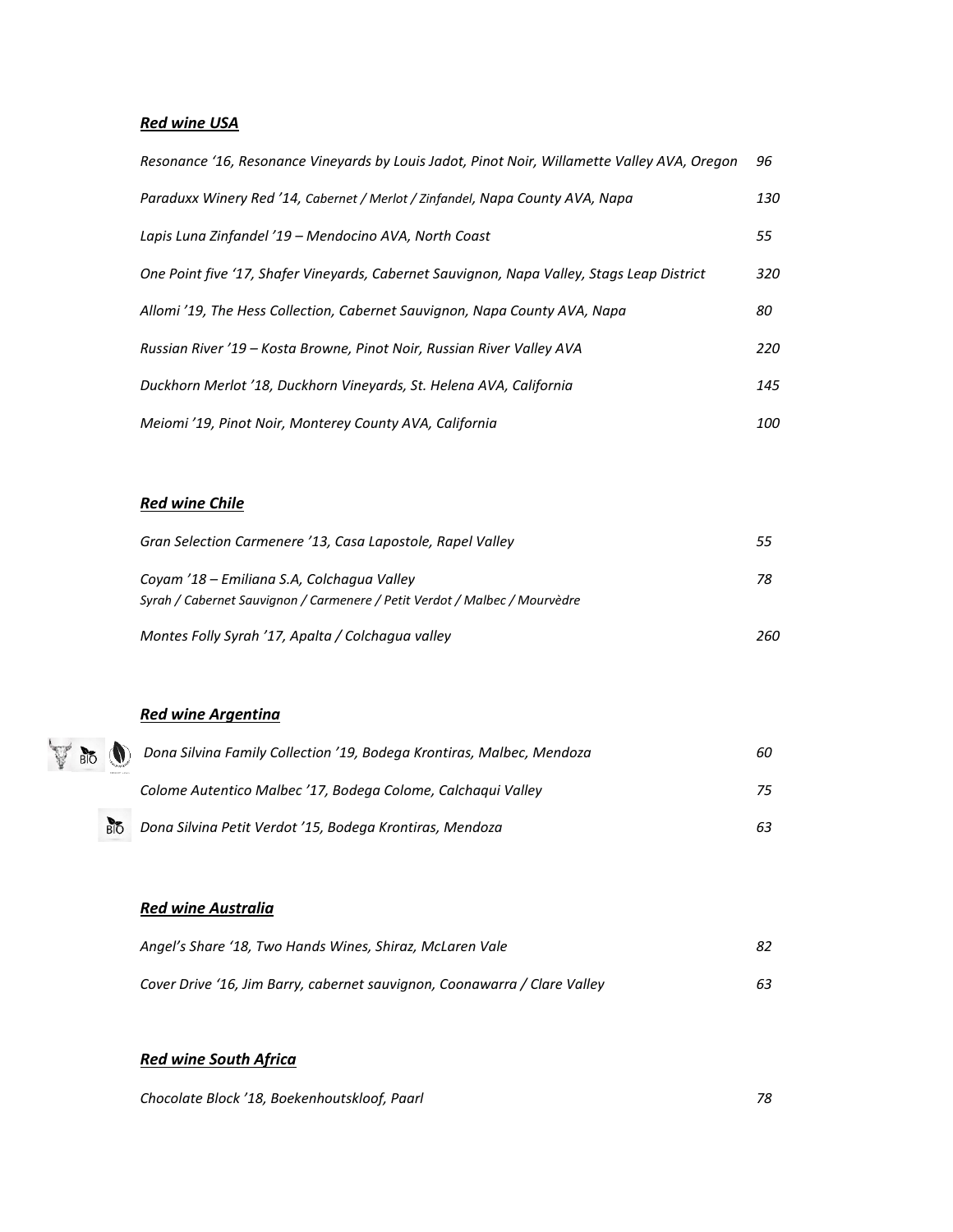## *Sherry*

| Fino, Tio Peppe                  | 55 |
|----------------------------------|----|
| Amontillado Los Acros, Lustau    | 55 |
| Oloroso Don Nuno, Lustau         | 65 |
| Pedro Ximenez San Emilio, Lustau | 70 |

## *Dessert Wines*

| Sole Semillon '17, Ktima Biblia Chora, 500ml, P.G.I Paggaio                                                              | 70   |
|--------------------------------------------------------------------------------------------------------------------------|------|
| Vinsanto '11, Santo Wines, 500ml, P.D.O Santorini<br>Asyrtiko / Aidani                                                   | 60   |
| La Terra Grand Cru, Savvoglou – Tsivolas Winery, 500ml, P.D.O Muscat of Lemnos                                           | 50   |
| Sauternes '10, Domaine Rousset - Peyraguey, 500ml, Bordeaux<br>Sauvignon Blanc / Semillon / muscadelle                   | 90   |
| Chateau Rieussec '08, 750ml, Appelation Sauternes Contrôlée<br>Sauvignon Blanc / Semillon                                | 240  |
| Sauternes '13, Chateau Petit Guirad, 375ml, Appelation Sauternes Contrôlée<br>Sauvignon Blanc / Semillon                 | 84   |
| Oremus – Tokaji Aszu 5 Puttonyos '14, 500ml, Tokaj, Hungary                                                              | 220  |
| Château d' Yquem 1er Grand Cru classé Supérieur '07, 750ml, Appelation Sauternes Contrôlée<br>Sauvignon Blanc / Semillon | 1600 |

## *Distillates*

| Aged Prickly Pear Mekila Amorgion 38%, Amorgos island                        | 8  |
|------------------------------------------------------------------------------|----|
| Hefebrand 01, The rare collection, Lost Lake Distillery, Lees distillate 40% | 8  |
| Dark Cave Tsililis 40%, aged Tsipouro, Thessaly                              | 9  |
| Prickly Pear Distillate 40%, Domaine Sigalas, Santorini                      | 9  |
| O/PURIST Refined Tsipouro 42%, Greece                                        | g  |
| Grappa Sarpa Di Barrique 40%, Jacoppo, Veneto                                | 10 |